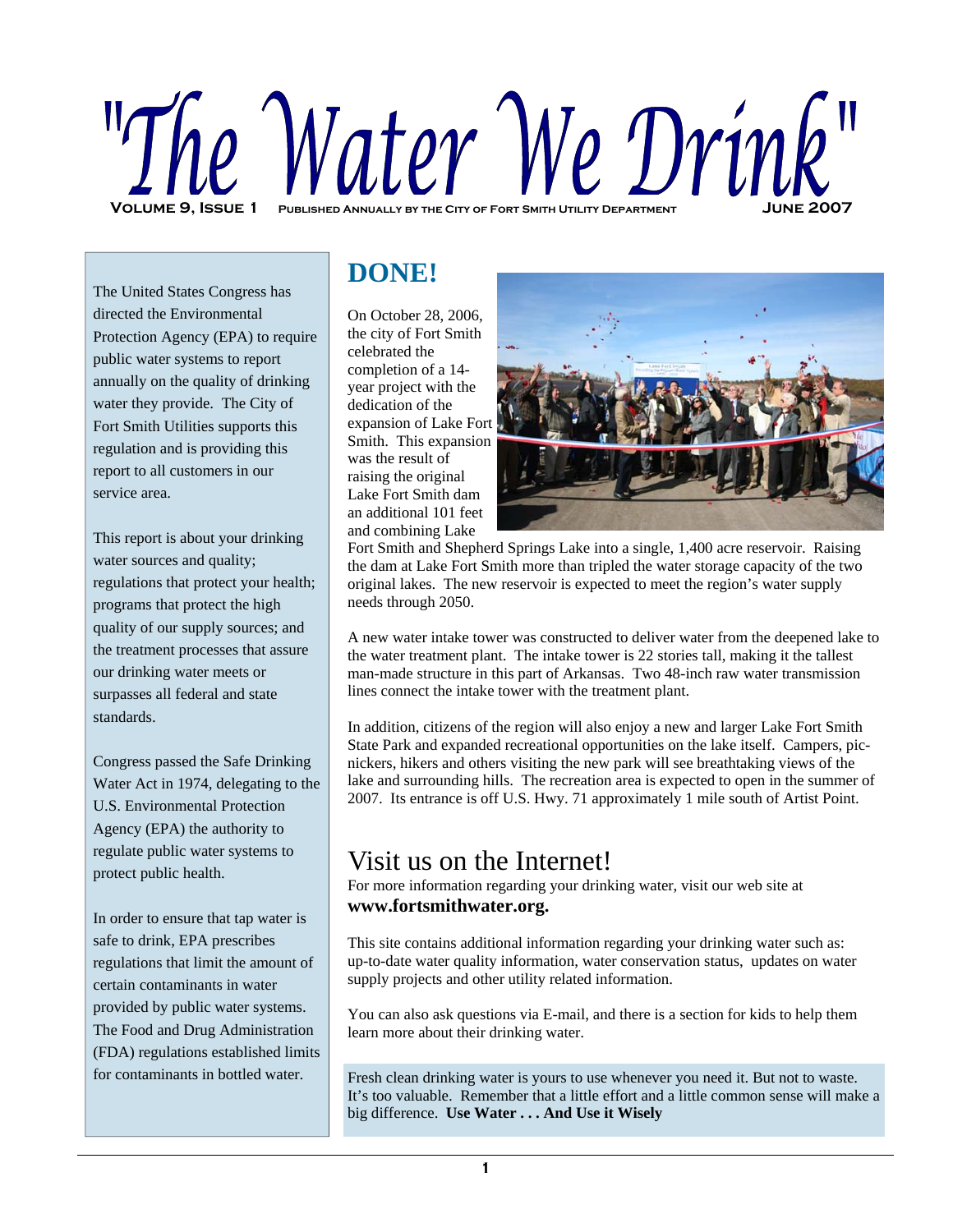## Fort Smith's Water Sources

Fort Smith has two independent water sources. Our primary water source is the Frog Bayou watershed, a 74 square mile forested valley located in the Boston Mountains, 2 miles north of Mountainburg, AR. The Frog Bayou supply comes from rain (43-56" of rain per year), and stream runoff flowing down the slopes of the watershed. The water is stored in the recently expanded **Lake Fort Smith** (approximately 1,400 surface acres).

Fort Smith's other water supply is the Lee Creek watershed, a 439 square mile area located in both the States of Arkansas and Oklahoma. The Lee Creek supply also comes from rain (43-56" of rain per year), and stream runoff flowing down the slopes of the watershed. The water is stored in the **Lee Creek Reservoir** (approximately 634 surface acres). Additionally, in a letter dated January 27, 2006 The Arkansas Department of Health and Human Services gave approval for the temporary use of the tail water below Lee Creek Dam as an alternative water source because of the low water levels in both Lee Creek Reservoir and Lake Fort Smith caused by the 2005 – 2006 droughts. Withdrawal from the tail water began on February 13, 2006 and continued through November 27, 2006.

"The sources of drinking water (both tap water and bottled water) include rivers, lakes, streams, ponds, reservoirs, springs, and wells. As water travels over the surface of the land or through the ground, it dissolves naturally occurring minerals and radioactive material, and can pick up substances resulting from the presence of animals or from human activity."

## Protect Your Drinking Water . . . Protect the Source!

**Have you ever thought about where your drinking water comes from, beyond the faucet? We Have!** Did you know that what you do in and around your home can affect not only the quality of your water but also the quality of your neighbor's water?

Safe drinking water is essential to a community's quality of life and continued economic growth. Yet citizens may not always be aware of safe drinking water issues in their community and may not realize what needs to be done to protect drinking water and keep it safe for their families and businesses. Drinking water supplies across the country are being contaminated daily by common activities, such as pouring motor oil and household chemicals down drains, using too much pesticides and fertilizers, and littering streets with refuse that will eventually run off into rivers and streams. When water supplies are not safe, the health of the community — especially of the young, the old, and the sick — is jeopardized. In addition, communities may experience a loss of tax revenues from real estate and new jobs as businesses refuse to locate to or remain in communities with known or suspected water contamination problems.

Protecting drinking water sources is the first line of defense in ensuring safe drinking water. If communities are aware of their drinking water sources and of potential threats to these sources and their watersheds, they can take steps to keep the sources safe and improve their local environment. There is something everyone — from retirees to school kids to individuals in their homes — can do to help.

**Why should watersheds matter to me?** While folks may not always realize it, they place a high value on healthy watersheds. Without proper watershed management, communities across the nation are experiencing similar problems, including drinking water contamination, increased flooding, and a loss of natural areas.

Since the beginning of time, a safe and dependable source of water has been a major factor in where people settled. Currently, humans depend on wells, springs, reservoirs, lakes, streams and rivers for our ever-expanding need for water. Once a water source is located, we usually do not question its safety and dependability. If the drinking water looks good, tastes good and smells good, we assume it is safe to drink. Progress, however, has not left water in its natural state. In the last century, both population and business activity have exploded. Yet there is no more fresh water today than there was a million years ago. While 70 percent of the earth is covered with water, 97 percent is salt water. Of the three percent that is fresh water, approximately two thirds is frozen and unavailable for use.

The Arkansas Department of Health completed a Source Water Vulnerability Assessment for Fort Smith Waterworks (PWS ID 507) on June 15, 2000. This assessment summarizes the potential for contamination of our source(s) of drinking water and can be used as a basis for developing a source water protection plan. Based on the various criteria of the assessment, our water sources have been determined to have a low to medium susceptibility to contamination. You may request a summary of the Source Water Vulnerability Assessment from the Fort Smith Water Utility office, or accessed through the Arkansas Department of Health's website at: www.healthyarkansas.com/eng/swp.htm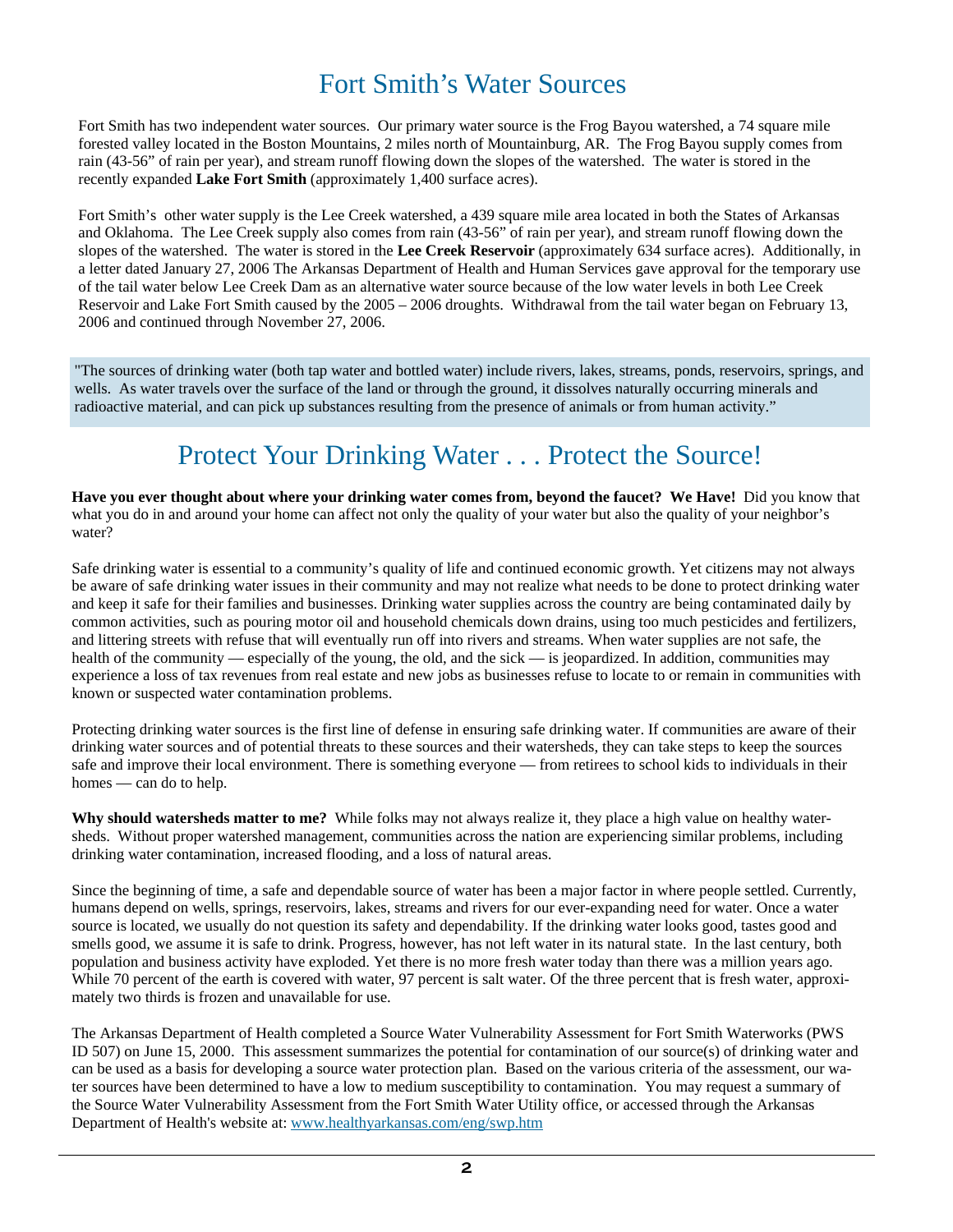#### **Contaminants that may be present in source water include:**

\* *Microbial contaminants,* such as viruses and bacteria, which may come from sewage treatment plants, septic systems, agricultural livestock operations, and wildlife.

\* *Inorganic contaminants,* such as salts and metals, which can be naturally occurring or result from urban stormwater runoff, industrial or domestic wastewater discharges, oil and gas production, mining, or farming.

\* *Pesticides and herbicides,* which may come from a variety of sources such as agriculture, urban stormwater runoff, and residential uses.

*\* Organic chemical contaminants,* including synthetic and volatile organics, which are by-products of industrial processes and petroleum production, and can also come from gas stations, urban stormwater runoff and septic systems.

*\* Radioactive materials,* which can be naturally occurring or be the result of oil and gas production and mining activities.

#### **About Cryptosporidium...**

Cryptosporidium parvum caused intestinal illness in thousands of people in Milwaukee, Wisconsin in 1993. This organism can be transmitted several ways, including drinking water. People may also be exposed to Cryptosporidium by person-to-person exposure (handling diapers from an infected child) or animal-to-person (such as fecal contamination from an infected pet).

Growing scientific knowledge about this organism suggests it is naturally present in bodies of water throughout the world. Surface water supplies are particularly vulnerable if they receive runoff or pollution from human or animal wastes. (Surface water supplies, such as rivers and lakes rely on water that flows across the surface of the land.)

Both the Frog Bayou and Lee Creek watersheds receive water that comes into contact with agricultural practices such as cattle farming and people living in these watersheds. Additionally, wild animals have been known to harbor Cryptosporidium.

The City of Fort Smith tests its source water for the presence of Cryptosporidium. Our monitoring indicates low levels of these organisms are occasionally detected in our source water. Current test methods do not allow us to determine if the organisms are dead or if they are capable of causing disease. Ingestion of Cryptosporidium may cause Cryptosporidiosis, an abdominal infection. Cryptosporidium must be ingested to cause disease, and it may be spread through means other than drinking water. To date there have been no known cases of Cryptosporidiosis (the disease caused by cryptosporidium) attributed to Fort Smith's drinking water.

#### **Terms and abbreviations used in this report**

**Finished water**: Water leaving the treatment plant and entering the distribution system.

**Unregulated contaminants**: The EPA has not established a maximum contaminant level for every contaminant that might be found in drinking water. If no value is entered for the maximum contaminant level goal, the contaminant is not currently regulated or is not considered to pose a health risk.

**Minimum detection limits**: Many contaminants cannot be detected by current testing procedures. That can mean either there is no contaminant present, or that it is present at levels too low for modern laboratory equipment to detect.

**Concentration Levels**: Most measurements are reported in concentrations of milligrams (1/1000 of a gram) per liter of water (mg/L). This is the same as one part per million. If a different measurement is used, the table will note that.

**Maximum Contaminant Level Goal** - (mandatory language) The "Goal", (MCLG) is the level of a contaminant in drinking water below which there is no known or expected risk to health. MCLGs allow for a margin of safety.

**Maximum Contaminant Level** - (mandatory language) The "Maximum Allowed" (MCL) is the highest level of a contaminant that is allowed in drinking water. MCLs are set as close to the MCLGs as feasible using the best available treatment technology.

**Secondary Maximum Contaminant Level (SMCL)** - These are non-mandatory water quality standards established as aesthetic guidelines.

**Treatment technique (TT)**-(mandatory language) A treatment technique is a required process intended to reduce the level of a contaminant in drinking water.

**Action level (AL)***-*"The concentration of a contaminant which triggers a treatment or other requirement which a water system must follow."

**Nephelometric Turbidity Unit (NTU)-**is a measure of the clarity of water. Turbidity in excess of 5 NTU is just noticeable to the average person.

**Maximum Residual Disinfectant Level (MRDL)** - The highest level of a disinfectant allowed in drinking water. There is convincing evidence that addition of a disinfectant is necessary for control of microbial contaminants.

**Maximum Residual Disinfectant Level Goal (MRDLG)** - The level of a drinking water disinfectant below which there is no known or expected risk to health. MRDLGs do not reflect the benefits of the use of disinfectants to control microbial contaminants.

**Key to Water Quality Tables** 

| AI.          | <b>Action Level</b>                                                            |
|--------------|--------------------------------------------------------------------------------|
| TT.          | <b>Treatment Technique</b>                                                     |
| <b>MCL</b>   | <b>Maximum Contaminant Level</b>                                               |
| <b>MCLG</b>  | Maximum Contaminant Level Goal                                                 |
| ppm          | parts per million, or milligrams per liter, (equivalent to 1 cent              |
|              | in $$10,000$ or 1 minute in 2 years)                                           |
| ppb          | parts per billion, or micrograms per liter, (equivalent to 1 cent              |
|              | in $$10,000,000$ or 1 second in 32 years)                                      |
| <b>NTU</b>   | Nephelometric Turbidity Unit                                                   |
| MRDL         | Maximum Residual Disinfectant Level                                            |
| <b>MRDLG</b> | Maximum Residual Disinfection Level Goal                                       |
|              |                                                                                |
|              | The data represented in the following tables are from the monitoring period of |

January 1, 2006 through December 31, 2006 unless otherwise noted.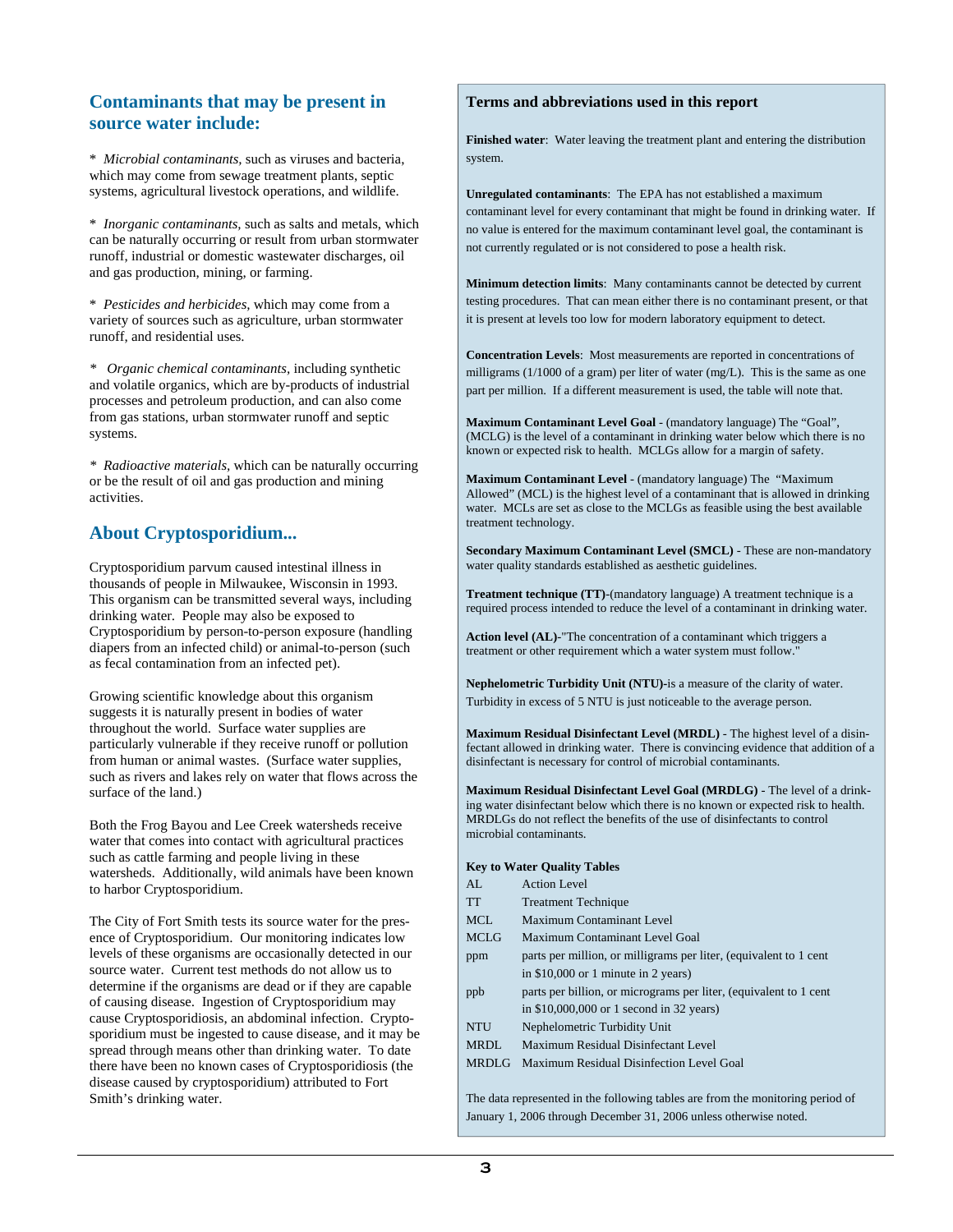## Water Quality Data Tables

| <b>Microbiological Contaminants</b>                                                                                                                         |                           |                                                                                                         |                               |             |                                                                     |                                                  |
|-------------------------------------------------------------------------------------------------------------------------------------------------------------|---------------------------|---------------------------------------------------------------------------------------------------------|-------------------------------|-------------|---------------------------------------------------------------------|--------------------------------------------------|
| Contaminant/(Site)                                                                                                                                          | <b>Violation</b><br>(Y/N) | <b>Level Detected</b>                                                                                   | Unit of<br><b>Measurement</b> | <b>MCLG</b> | <b>MCL</b>                                                          | <b>Major Sources in</b><br><b>Drinking Water</b> |
| <b>Total Coliform</b><br>Bacteria                                                                                                                           | N                         | $\Omega$                                                                                                | Present                       | $\Omega$    | $> 1$ positive monthly<br>sample                                    | Naturally present in<br>the environment          |
| Turbidity*<br>(Mountainburg Plant)                                                                                                                          | N                         | Highest yearly sample result: 0.41<br>Lowest monthly % of samples<br>meeting the turbidity limit: 99.4  | <b>NTU</b>                    | <b>NA</b>   | $>0.3$ NTU in $>5\%$ of<br>the samples or any 1<br>sample $> 1$ NTU | Soil runoff                                      |
| Turbidity*<br>(Lee Creek Plant)                                                                                                                             | N                         | Highest yearly sample result: 0.24<br>Lowest monthly % of samples<br>meeting the turbidity limit: 100.0 | <b>NTU</b>                    | <b>NA</b>   | $>0.3$ NTU in $>5\%$ of<br>the samples or any 1<br>sample $> 1$ NTU | Soil runoff                                      |
| Note: * Turbidity is a measure of the cloudiness of the water. We monitor it because it is a good indicator of the effectiveness of our filtration systems. |                           |                                                                                                         |                               |             |                                                                     |                                                  |

| <b>Inorganic Contaminants</b>                  |                           |                                   |                               |             |            |                                                                                                   |  |
|------------------------------------------------|---------------------------|-----------------------------------|-------------------------------|-------------|------------|---------------------------------------------------------------------------------------------------|--|
| Contaminant/(Site)                             | <b>Violation</b><br>(Y/N) | <b>Level Detected</b>             | Unit of<br><b>Measurement</b> | <b>MCLG</b> | <b>MCL</b> | <b>Major Sources in Drinking Water</b>                                                            |  |
| Nitrate [as Nitrogen],<br>(Mountainburg Plant) | N                         | 0.48                              | ppm                           | 10          | 10         | Runoff from fertilizer use; leaching<br>from septic tanks, sewage; erosion of<br>natural deposits |  |
| Nitrate [as Nitrogen],<br>(Lee Creek Plant)    | N                         | Average: 0.19<br>Range: 0.19-0.19 | ppm                           | 10          | 10         | Runoff from fertilizer use; leaching<br>from septic tanks, sewage; erosion of<br>natural deposits |  |

| <b>Synthetic Organic Contaminants Including Pesticides and Herbicides</b> |                           |                                    |                               |             |            |                                             |
|---------------------------------------------------------------------------|---------------------------|------------------------------------|-------------------------------|-------------|------------|---------------------------------------------|
| <b>Contaminant/(Site)</b>                                                 | <b>Violation</b><br>(Y/N) | <b>Level Detected</b>              | Unit of<br><b>Measurement</b> | <b>MCLG</b> | <b>MCL</b> | <b>Major Sources in Drinking Water</b>      |
| Atrazine, (Lee Creek<br>Plant)                                            | N                         | Average: 0.06<br>Range: $0 - 0.23$ | ppb                           |             |            | Runoff from herbicide used on row<br>crops. |

| <b>Lead and Copper Tap Monitoring</b> |                                                |                             |                               |                        |                                                                         |  |
|---------------------------------------|------------------------------------------------|-----------------------------|-------------------------------|------------------------|-------------------------------------------------------------------------|--|
| Contaminant/(Site)                    | Number of<br>sites over<br><b>Action Level</b> | 90%<br>percentile<br>result | Unit of<br><b>Measurement</b> | <b>Action</b><br>Level | <b>Major Sources in Drinking Water</b>                                  |  |
| Lead (Pb)<br>(Distribution System)    | 6                                              | 0.029                       | ppm                           | 0.015                  | Corrosion of household plumbing systems;<br>erosion of natural deposits |  |
| Copper (Cu)<br>(Distribution System)  | $\theta$                                       | 0.20                        | ppm                           | 1.3                    | Corrosion of household plumbing systems;<br>erosion of natural deposits |  |

Infants and young children are typically more vulnerable to lead in drinking water than the general population. It is possible that lead levels at your home may be higher than at other homes in the community as a result of materials used in your home's plumbing. If you are concerned about elevated lead levels in your home's water, you may wish to have your water tested and flush your tap for 30 seconds to 2 minutes before using tap water. Additional information is available from the Safe Drinking Water Hotline (1-800-426-4791).

Lead in drinking water is rarely the sole cause of lead poisoning, but it can add to a person's total lead exposure. All potential sources of lead in the household should be identified and removed, replaced or reduced.

"All drinking water, including bottled water, may reasonably be expected to contain at least small amounts of some contaminants. The presence of contaminants does not necessarily indicate that the water poses a health risk. More information about contaminants and potential health effects can be obtained by calling the Environmental Protection Agency's Safe Drinking Water Hotline at 1-800-426-4791."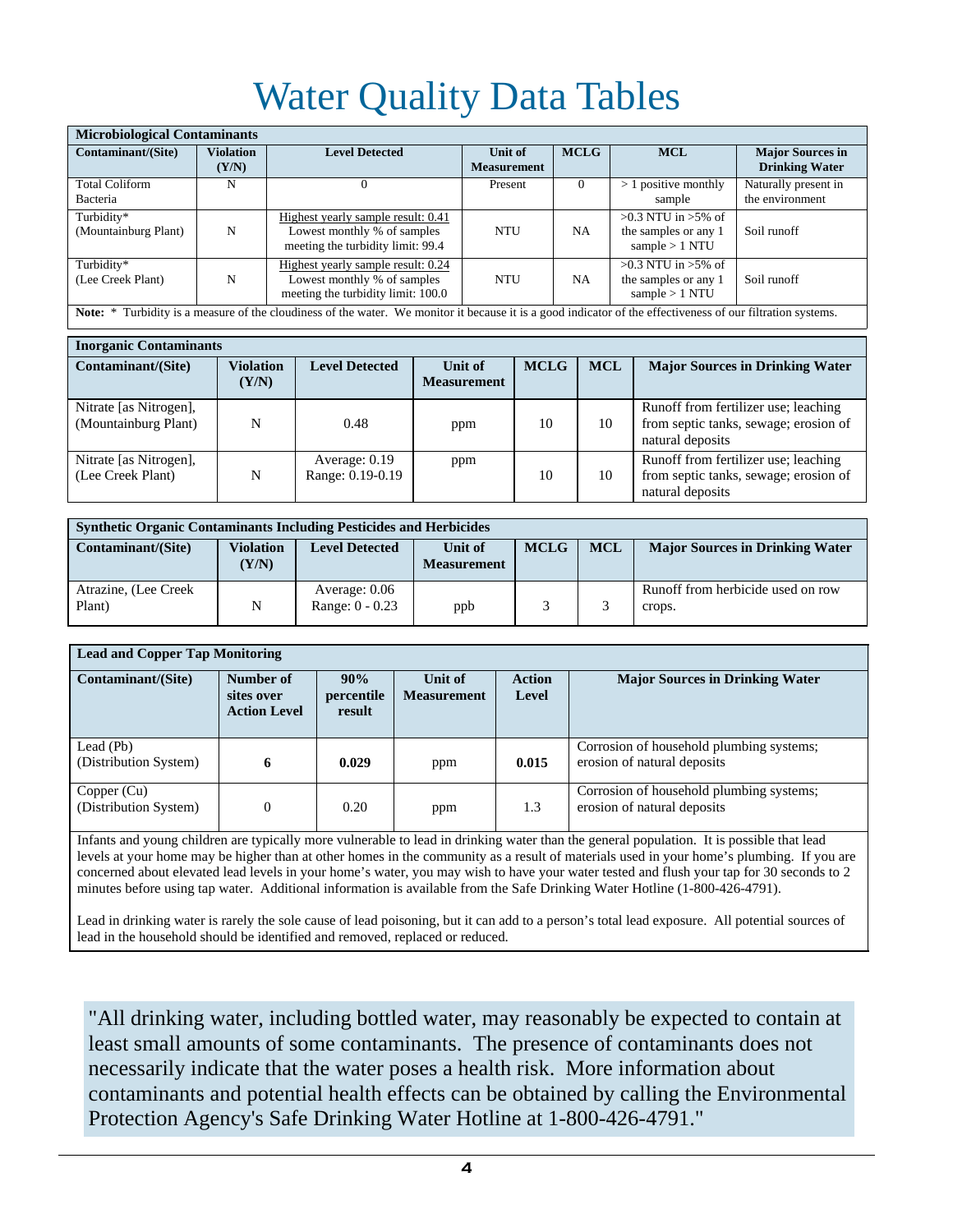## Water Quality Data Tables

#### **Disinfection By-Products Precursors**

The percentage of Total Organic Carbon (TOC) removal was routinely monitored in 2006, and our water system met all TOC removal requirements set by USEPA. Total Organic Carbon (TOC) has no health effects. However, Total Organic Carbon provides a medium for the formation of disinfection by-products. These by-products include trihalomethanes (THMs) and haloacetic acids (HAAs).

| <b>Regulated Disinfectants</b> |                         |                                   |                               |              |             |                                                  |  |
|--------------------------------|-------------------------|-----------------------------------|-------------------------------|--------------|-------------|--------------------------------------------------|--|
| <b>Disinfectant</b>            | <b>Violation</b><br>Y/N | <b>Level Detected</b>             | Unit of<br><b>Measurement</b> | <b>MRDLG</b> | <b>MRDL</b> | <b>Major Sources in</b><br><b>Drinking Water</b> |  |
| Chlorine                       | N                       | Average: 0.78<br>Range: 0.01-1.92 | ppm                           |              |             | Water additive used to<br>control microbes.      |  |

| <b>By-Products of Drinking Water Disinfection</b>         |                         |                                                               |                               |             |            |  |  |
|-----------------------------------------------------------|-------------------------|---------------------------------------------------------------|-------------------------------|-------------|------------|--|--|
| Contaminant/(Site)                                        | <b>Violation</b><br>Y/N | <b>Level Detected</b>                                         | Unit of<br><b>Measurement</b> | <b>MCLG</b> | <b>MCL</b> |  |  |
| HAA5 [Haloacetic Acids] (Distribution system)             | N                       | Highest running 12<br>month average: 28<br>Range: 1.6-45.2    | ppb                           |             | 60         |  |  |
| <b>TTHM</b> [Total Trihalomethanes] (Distribution system) | N                       | Highest running 12<br>month average: 49<br>Range: 18.3 - 83.4 | ppb                           | NA          | 80         |  |  |

| <b>Unregulated Contaminants</b>               |                                   |                                      |             |                                               |
|-----------------------------------------------|-----------------------------------|--------------------------------------|-------------|-----------------------------------------------|
| Contaminant/(Site)                            | <b>Level Detected</b>             | <b>Unit of</b><br><b>Measurement</b> | <b>MCLG</b> | <b>Major Sources in Drinking Water</b>        |
| Chloroform (Mountainburg Plant)               | 6.55                              | ppb                                  | <b>NA</b>   |                                               |
| Bromodichloromethane (Mountainburg)<br>Plant) | 3.86                              | ppb                                  | $\Omega$    |                                               |
| Dibromochloromethane (Mountainburg)<br>Plant) | 3.02                              | ppb                                  | 60          |                                               |
| Bromoform (Mountainburg Plant)                | 0.53                              | ppb                                  | $\Omega$    | By-products of drinking water<br>disinfection |
| Chloroform (Lee Creek Plant)                  | Average: 16.0<br>Range: 9.29-28.0 | ppb                                  | <b>NA</b>   |                                               |
| Bromodichloromethane (Lee Creek Plant)        | Average: 11.4<br>Range: 4.55-21.0 | ppb                                  | $\Omega$    |                                               |
| Dibromochloromethane (Lee Creek Plant)        | Average: 8.8<br>Range: 2.32-16.2  | ppb                                  | 60          |                                               |
| Bromoform (Lee Creek Plant)                   | Average: 2.15<br>Range: 0 - 4.92  | ppb                                  | $\Omega$    |                                               |

Unregulated contaminants are those for which EPA has not established drinking water standards. The purpose of unregulated contaminant monitoring is to assist EPA in determining the occurrence of unregulated contaminants in drinking water and whether future regulation is warranted. MCLs (Maximum Contaminant Levels) and MCLGs (Maximum Contaminant Level Goals) have not been established for all unregulated contaminants.

| Secondary Standards - Standards Recommended by U.S. EPA and ADH |                               |                                |                                                                   |                                                             |  |  |  |
|-----------------------------------------------------------------|-------------------------------|--------------------------------|-------------------------------------------------------------------|-------------------------------------------------------------|--|--|--|
| <b>Inorganic Chemicals</b>                                      | Unit of<br><b>Measurement</b> | <b>Secondary</b><br><b>MCL</b> | <b>Level Detected in Lake Fort</b><br><b>Smith Finished Water</b> | <b>Level Detected in Lee Creek</b><br><b>Finished Water</b> |  |  |  |
| Aluminum                                                        | ppm                           | $0.05 - 0.2$                   | 0.016                                                             | 0.066                                                       |  |  |  |
| Chloride                                                        | ppm                           | 250                            | 3.4                                                               | 205                                                         |  |  |  |
| Iron                                                            | ppm                           | 0.3                            | 0.12                                                              | < 0.1                                                       |  |  |  |
| Manganese                                                       | ppm                           | 0.05                           | < 0.001                                                           | 0.005                                                       |  |  |  |
| Sulfate                                                         | ppm                           | 250                            | 26.4                                                              | 67.7                                                        |  |  |  |
| Zinc                                                            | ppm                           | NA                             | < 0.006                                                           | < 0.006                                                     |  |  |  |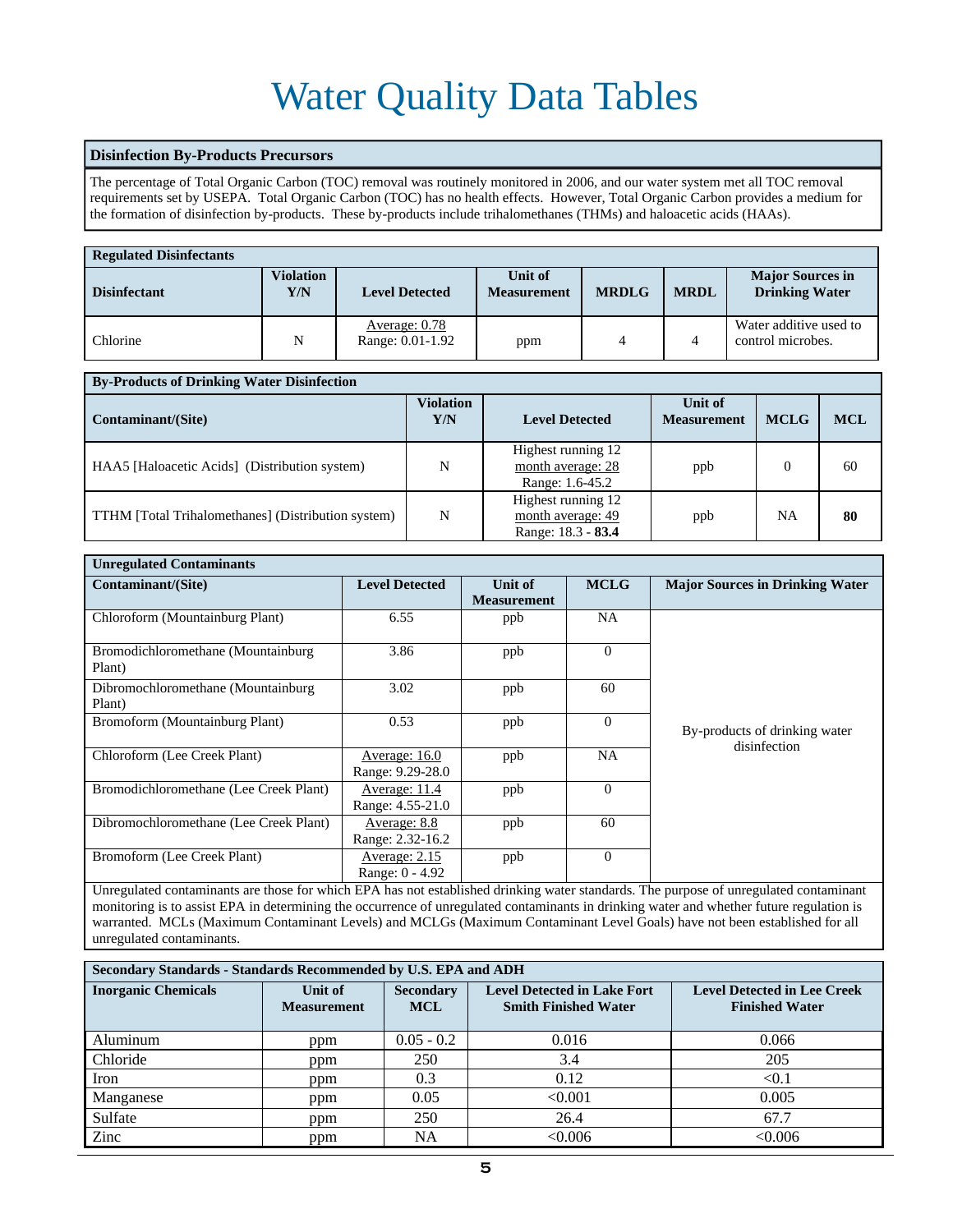## Water Quality Data Tables

| <b>Additional Water Quality Parameters Monitored by ADH/City of Fort Smith</b> |                               |                                                                   |                                                             |  |  |  |  |
|--------------------------------------------------------------------------------|-------------------------------|-------------------------------------------------------------------|-------------------------------------------------------------|--|--|--|--|
| <b>Analytes</b>                                                                | Unit of<br><b>Measurement</b> | <b>Level Detected in Lake Fort Smith</b><br><b>Finished Water</b> | <b>Level Detected in Lee Creek</b><br><b>Finished Water</b> |  |  |  |  |
| Alkalinity (Total)                                                             | ppm as CaCO3                  | 22                                                                | 107                                                         |  |  |  |  |
| Calcium                                                                        | ppm as CaCO3                  | 15.3                                                              | 44.4                                                        |  |  |  |  |
| <b>Carbonate Hardness</b>                                                      | ppm as CaCO3                  | 22                                                                | 107                                                         |  |  |  |  |
| Fluoride                                                                       | ppm                           | < 0.2                                                             | 0.24                                                        |  |  |  |  |
| Hardness (Total)                                                               | ppm as CaCO3                  | 47                                                                | 159                                                         |  |  |  |  |
| Magnesium                                                                      | ppm                           | 2.06                                                              | 11.7                                                        |  |  |  |  |
| Potassium                                                                      | ppm                           | <3.0                                                              | 4.81                                                        |  |  |  |  |
| Sodium                                                                         | ppm                           | 2.03                                                              | 131                                                         |  |  |  |  |
| Sediment                                                                       | ppm                           | < 0.5                                                             | < 0.5                                                       |  |  |  |  |

### **Is our water system meeting the rules that govern our operations?**

As you can see in the Water Quality tables, our system exceeded the "Lead Action Level" of 0.015 ppm at six sites in 2006. Additional analyses at these sites demonstrate our system is currently in compliance with the "Lead Action Level". We at the Fort Smith Water Utility work around the clock to provide top quality water to every tap.

### **Important Health Information for Immuno-compromised persons.**

"Some people may be more vulnerable to contaminants in drinking water than the general population. Immuno-compromised persons such as persons with cancer undergoing chemotherapy, persons who have undergone organ transplants, people with HIV/AIDS or other immune system disorders, some elderly, and infants can be particularly at risk from infections. These people should seek advice about drinking water from their health care providers. EPA/CDC guidelines on appropriate means to lessen the risk of infection by *Cryptosporidium* and other microbiological contaminants are available from the Safe Drinking Water Hotline (800-426-4791)."

### **Regulations for Public Water Systems**

The federal Safe Drinking Water Act required that water quality standards be developed and enforced. Congress delegated enforcement of these drinking water standards to the EPA. The EPA develops rules that govern how the provisions of the Act will be carried out. The Arkansas Department of Health is the primacy agency that enforces drinking water regulations in Arkansas. In order to assure tap water is safe to drink, EPA prescribes regulations which limit the amount of certain contaminants in water provided by public water systems. Food and Drug Administration (FDA) regulations establish limits for contaminants in bottled water which must provide the same protection for public health.

#### **"The Safe Drinking Water Act regulates public drinking water supplies."**

In 1986 Congress reauthorized the Act and amended it. The 1986 amendments to the Safe Drinking Water Act and the Rules developed to implement it have influenced the operation of Fort Smith's water system. Among the changes were the initial regulation of 83 drinking water contaminants, and a requirement to regulate an additional 25 contaminants every three years.

We make every effort to assure that the water supplied by Fort Smith's public water system complies with federal and state drinking water standards.

#### **Primary standards protect public health.**

Primary standards include maximum contaminant levels, maximum contaminant level goals, action levels and treatment techniques. These standards are established by the EPA to protect human health.

#### **Secondary standards relate to aesthetics.**

These guidelines designed to assure good aesthetic quality of water. Secondary standards apply to contaminants that affect the taste, odor or color of water, stain sinks or bathtubs, or interfere with treatment processes. Secondary contaminants are not considered to present a risk to human health at the SMCL.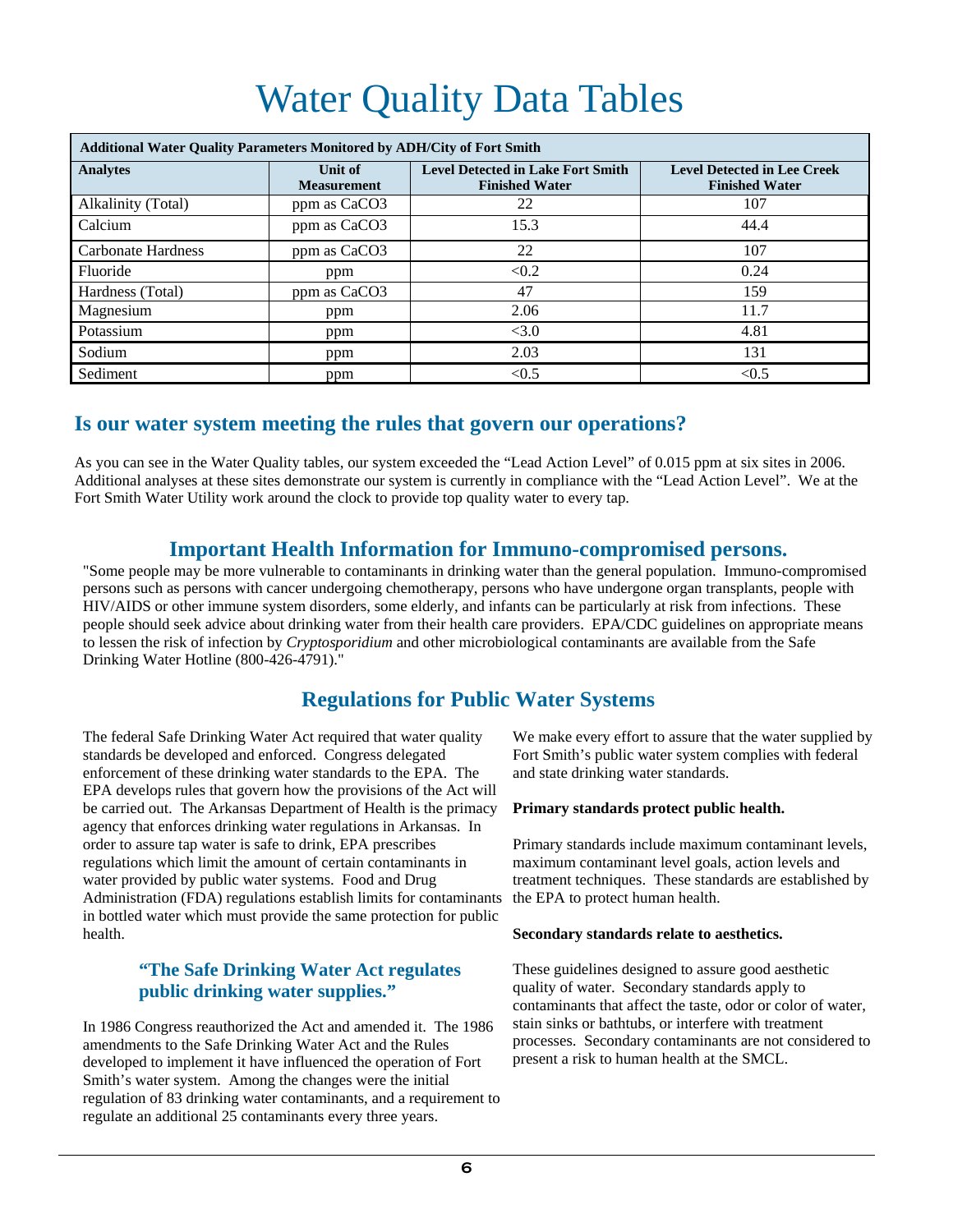## **Fort Smith 2007 Water Conservation Program**

Fort Smith has a two-phase water conservation plan. **Phase I** will begin when the water supply storage volume drops below 55,000 acre -feet. **Phase II** will begin only if the water supply storage volume drops below 36,000 acre-feet. Listed below are the things that you can and cannot do during the Phase I conservation period. Watch the newspaper for additional measures if Phase II is required.

#### **Concurrent Water Conservation Measures**

Lawn irrigation between the hours of 11:00 a.m. and 6:00 p.m. (when evaporation rates are the highest) is restricted. Allowing water to run off a user's property in an uncontrolled manner is prohibited.

#### **What You Can Do Under Phase I Conservation Measures**

1. Water outdoors before 10:00 am or after 7:00 pm lawn, shrubs, plants, trees and gardens every other day using the even/odd address system. If your residence or business address ends with an even number, you may water outdoors on even numbered days of the month. If your address ends with an odd number, you may water outdoors on odd numbered days.

2. Fill your swimming pool, fountains and wash building exteriors every other day on the even/odd address schedule.

3. Wash motor vehicles, boats or trailers (not applicable to commercial car washes) every other day on the even/odd address schedule.

**What You Cannot Do Under Phase I Conservation Measures**  1. Water lawns, shrubs, plants, trees and gardens between 10:00 am and 7:00 pm.

2. Allow water to run down the street or onto another person's property while lawn watering, irrigating, washing motor vehicles, boats, trailers or building exteriors.

3. Wash off hard surfaced areas such as sidewalks, walkways, driveways, patios, parking lots, tennis courts and other hard surfaced areas using water from the city's water supply. Restaurants and food processors may use water for this

purpose only to the extent necessary to maintain and preserve the public health.

4. Use water from fire hydrants or other city sources for construction purposes or fire drills.

Additional information regarding water conservation may be obtained by contacting the Fort Smith Water Utility by calling 479-784-2231.



**Water, Use It Wisely!** 

Water Conservation tips: Water conservation measures not only save the supply of our water source, but can also cut the cost of water treatment by saving energy. Here are some conservation measures you can take:

#### **At Home:**

- 1. Fix leaking faucets, pipes, toilets, etc.
- 2. Install water-saving devices
- 3. Wash only full loads of laundry
- 4. Don't let the water run while shaving, washing, or brushing teeth
- 5. Run the dishwasher only when full.

#### **Outdoors:**

- 1. Water the lawn and garden as little as possible
- 2. Choose plants that don't need much water
- 3. Repair leaks in faucets and hoses

4. Use water from a bucket to wash your car, and save the hose for rinsing.

5. Obey any and all water bans or regulations.

#### **We want our valued customers to be informed about their water utility.**

If you have any questions about this report or to learn more about your water utility, contact the Fort Smith Utility Department at 479-784-2231 or visit our web site at **www.fortsmithwater.org**.

You can attend meetings of the City's Board of Directors held on the first and third Tuesday of each month (contact the City Clerk's office at 479-784-2208 for meeting times and locations). Agendas and meeting minutes may be viewed on the city's web site at www.fortsmithar.gov, Click on "Departments and Services" then "Board of Directors".

#### **If you have additional questions regarding the quality of drinking water, you can contact someone on the following list.**

**Agency Telephone Number** 

Environmental Protection Agency (EPA) Safe Drinking Water Hotline (800) 426-4791

Arkansas Department of Health (501) 661-2623 Div. of Engineering